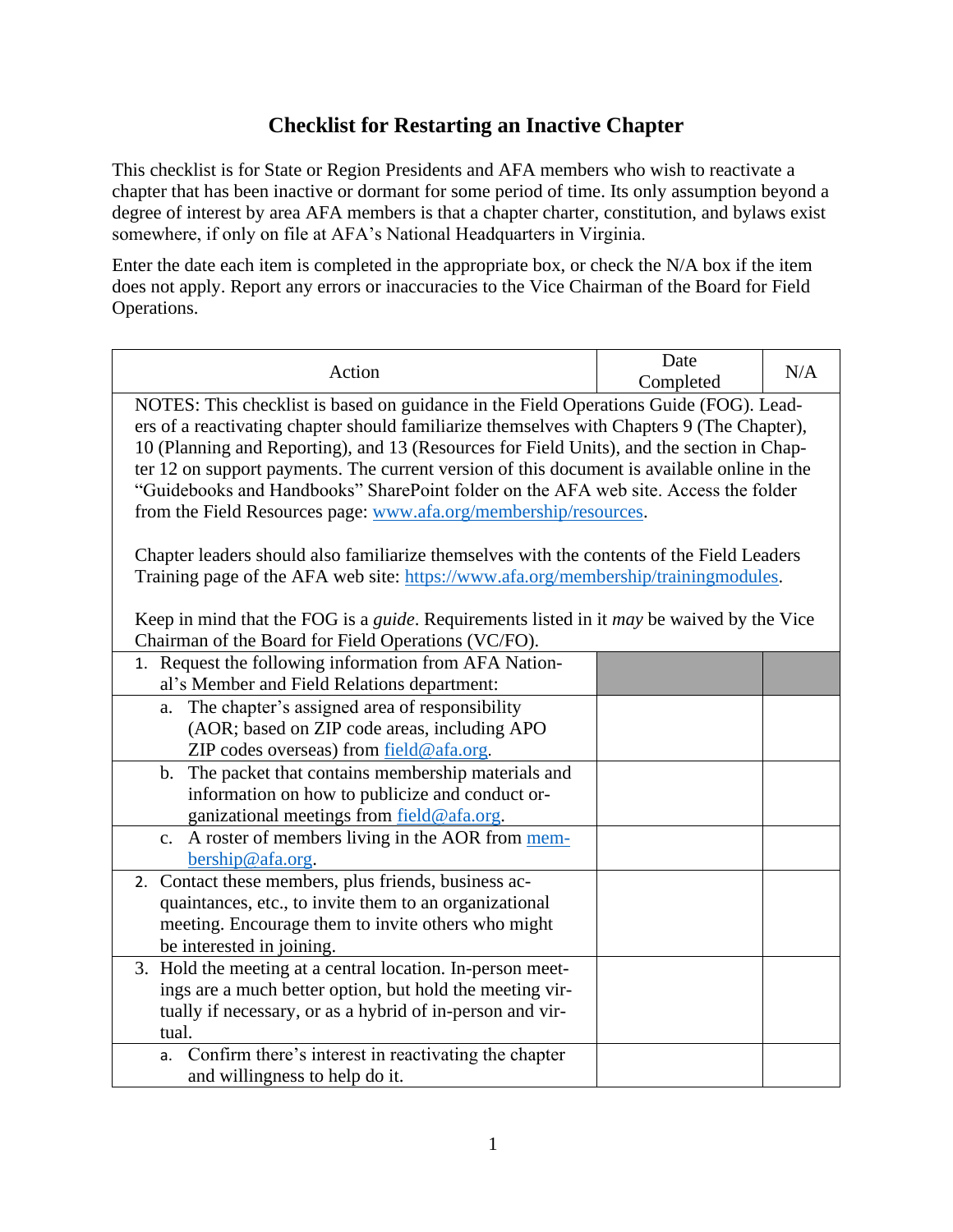| Action                                                               | Date<br>Completed | N/A |
|----------------------------------------------------------------------|-------------------|-----|
| b. Collect contact information of the attendees and                  |                   |     |
| other potential members.                                             |                   |     |
| 4. If there's enough interest to continue:                           |                   |     |
| Schedule an organizational meeting within a month<br>a.              |                   |     |
| after the first one.                                                 |                   |     |
| b. Inform non-attendee members of the first meet-                    |                   |     |
| ing's results and invite them to the next one.                       |                   |     |
| 5. At that organizational meeting, build the initial Ex-             |                   |     |
| Comm—president, vice president, secretary, and treas-                |                   |     |
| urer (or secretary/treasurer)—plus any other appointed               |                   |     |
| positions you have volunteers for.                                   |                   |     |
| 6. Locate the original/previous charter, constitution, by-           |                   |     |
| laws. Past chapter presidents or secretaries might have              |                   |     |
| them, or you may need to get them from National.                     |                   |     |
| a. Review these documents to see if any updates are                  |                   |     |
| needed.                                                              |                   |     |
| b. If any of these documents can't be found, models                  |                   |     |
| and other information are in the "Resources for                      |                   |     |
| New Chapters" folder. Access the folder from the                     |                   |     |
| Field Resources page of the AFA web site,                            |                   |     |
| www.afa.org/membership/resources.                                    |                   |     |
| Submit any revised documents to the State Presi-<br>$\mathbf{c}$ .   |                   |     |
| dent (or Region President if this chapter will be the                |                   |     |
| only one in the state) for endorsement and forward-                  |                   |     |
| ing up the chain.                                                    |                   |     |
| 7. Determine if a chapter bank account still exists and              |                   |     |
| who has access to it.                                                |                   |     |
| If the account exists, transfer control to the new<br>a.             |                   |     |
| President and Treasurer or Secretary/Treasurer.                      |                   |     |
| b. If the account can't be found or doesn't exist:                   |                   |     |
| i. Check with the State President and Treasurer                      |                   |     |
| to see if money was transferred to the State                         |                   |     |
| when the chapter went dormant.                                       |                   |     |
| ii. If the chapter is the only one in the state,                     |                   |     |
| check with the Region President.                                     |                   |     |
| iii. Overseas chapters should check with the<br>VC/FO.               |                   |     |
| If money was transferred, ask for it to be returned<br>$C_{\bullet}$ |                   |     |
| to provide start-up funds.                                           |                   |     |
| If no old chapter funds are available, request start-<br>d.          |                   |     |
| up funds from the State or Region President or the                   |                   |     |
| VC/FO, as appropriate.                                               |                   |     |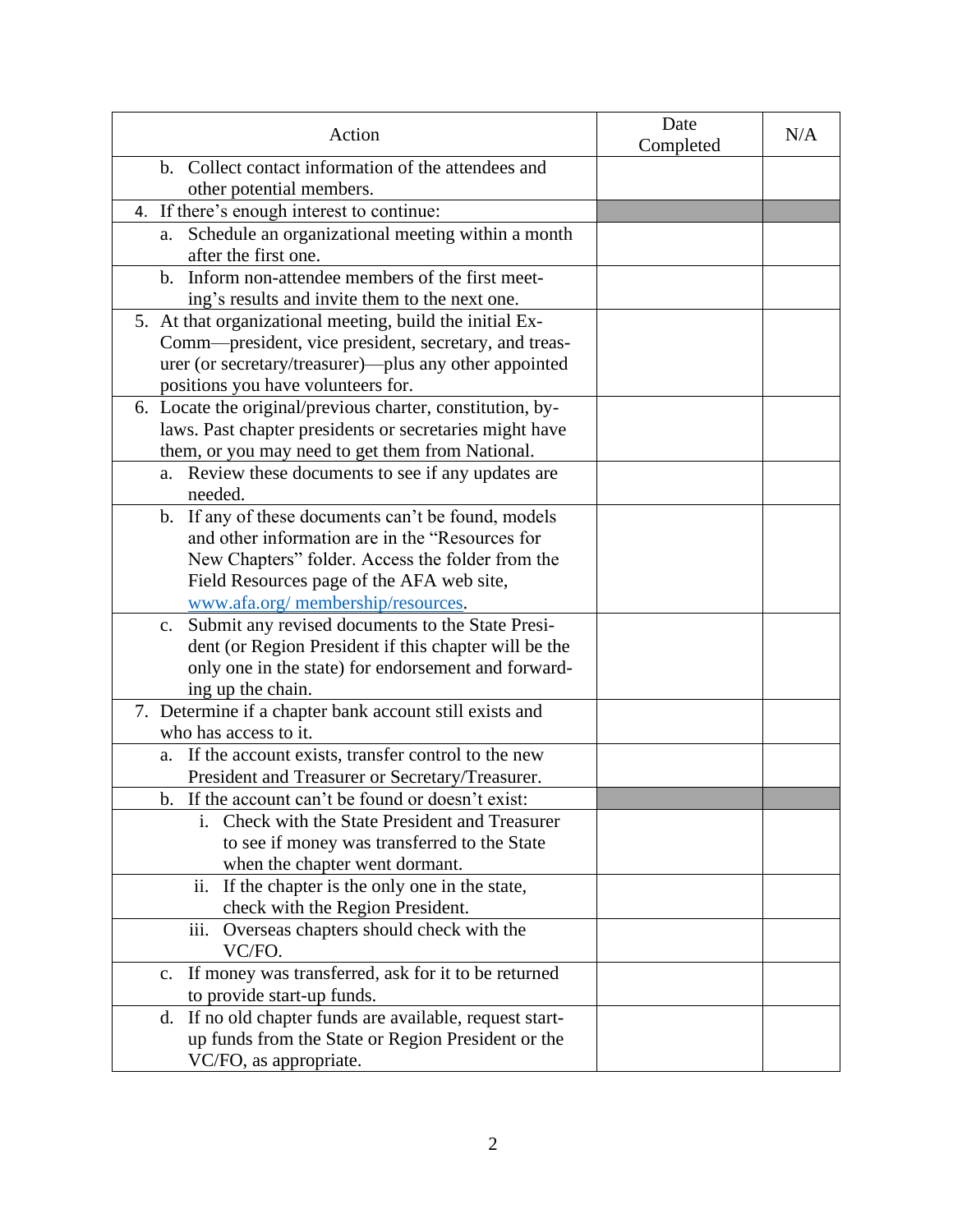| Action                                                                                                                                                             | Date<br>Completed | N/A |
|--------------------------------------------------------------------------------------------------------------------------------------------------------------------|-------------------|-----|
| 8. Determine if the chapter is currently registered as a<br>501(c)(3) federal non-profit from https://apps.irs.gov/<br>app/eos, or from National at field@afa.org. |                   |     |
| If it is, determine when the next IRS Form 990 or<br>a.<br>990N needs to be filed to stay current.                                                                 |                   |     |
| b. If it is not, Stateside chapters should work with the                                                                                                           |                   |     |
| State Treasurer, Region President, and/or AFA<br>(field@afa.org) to start the process of regaining                                                                 |                   |     |
| federal non-profit status.                                                                                                                                         |                   |     |
| Overseas chapters may wish to explore the possi-<br>$\mathbf{c}$ .                                                                                                 |                   |     |
| bility of getting a Value Added Tax exemption.                                                                                                                     |                   |     |
| d. Stateside chapters: To confirm or establish the<br>chapter's non-profit status with the state, work                                                             |                   |     |
| with:                                                                                                                                                              |                   |     |
| The State Treasurer<br>$\mathbf{i}$ .                                                                                                                              |                   |     |
| The Region President (if the chapter will be<br>$\overline{11}$ .                                                                                                  |                   |     |
| the only one in the state)                                                                                                                                         |                   |     |
| 9. Contact AFA (field@afa.org) to establish/re-establish/-                                                                                                         |                   |     |
| reactivate chapter e-mail addresses, chapter portal ac-                                                                                                            |                   |     |
| cess, etc.                                                                                                                                                         |                   |     |
| 10. Form a membership committee to seek additional                                                                                                                 |                   |     |
| members.                                                                                                                                                           |                   |     |
| 11. Direct the new ExComm to the training videos they<br>should watch (listed at https://www.afa.org/con-                                                          |                   |     |
| tent/dam/afa/trainingmodules/Rec-Field-Ldr-                                                                                                                        |                   |     |
| Trng.pdf), and other resources they should get familiar                                                                                                            |                   |     |
| with, like the FOG, upon assuming their new positions.                                                                                                             |                   |     |
| a. Have the new team identify which of AFA's mis-                                                                                                                  |                   |     |
| sion areas would be best for them to focus on first,                                                                                                               |                   |     |
| and what specific elements of that mission area.                                                                                                                   |                   |     |
| The chapter should probably focus on just one or a                                                                                                                 |                   |     |
| few to start with: a crawl/walk/run model.                                                                                                                         |                   |     |
| 12. Coordinate with the State or Region President, or                                                                                                              |                   |     |
| VC/FO for overseas chapters, to connect the chapter                                                                                                                |                   |     |
| with a mentor chapter that is similar in size and situa-                                                                                                           |                   |     |
| tion.                                                                                                                                                              |                   |     |
| NOTE: This chapter may be in another state or region (or                                                                                                           |                   |     |
| in the case of overseas chapters, another country).                                                                                                                |                   |     |
| 13. Request or receive a second informational packet from                                                                                                          |                   |     |
| National containing any updated information on chap-                                                                                                               |                   |     |
| ter administration, additional membership materials,                                                                                                               |                   |     |
| and how to prepare and submit the required reports and                                                                                                             |                   |     |
| plans.                                                                                                                                                             |                   |     |